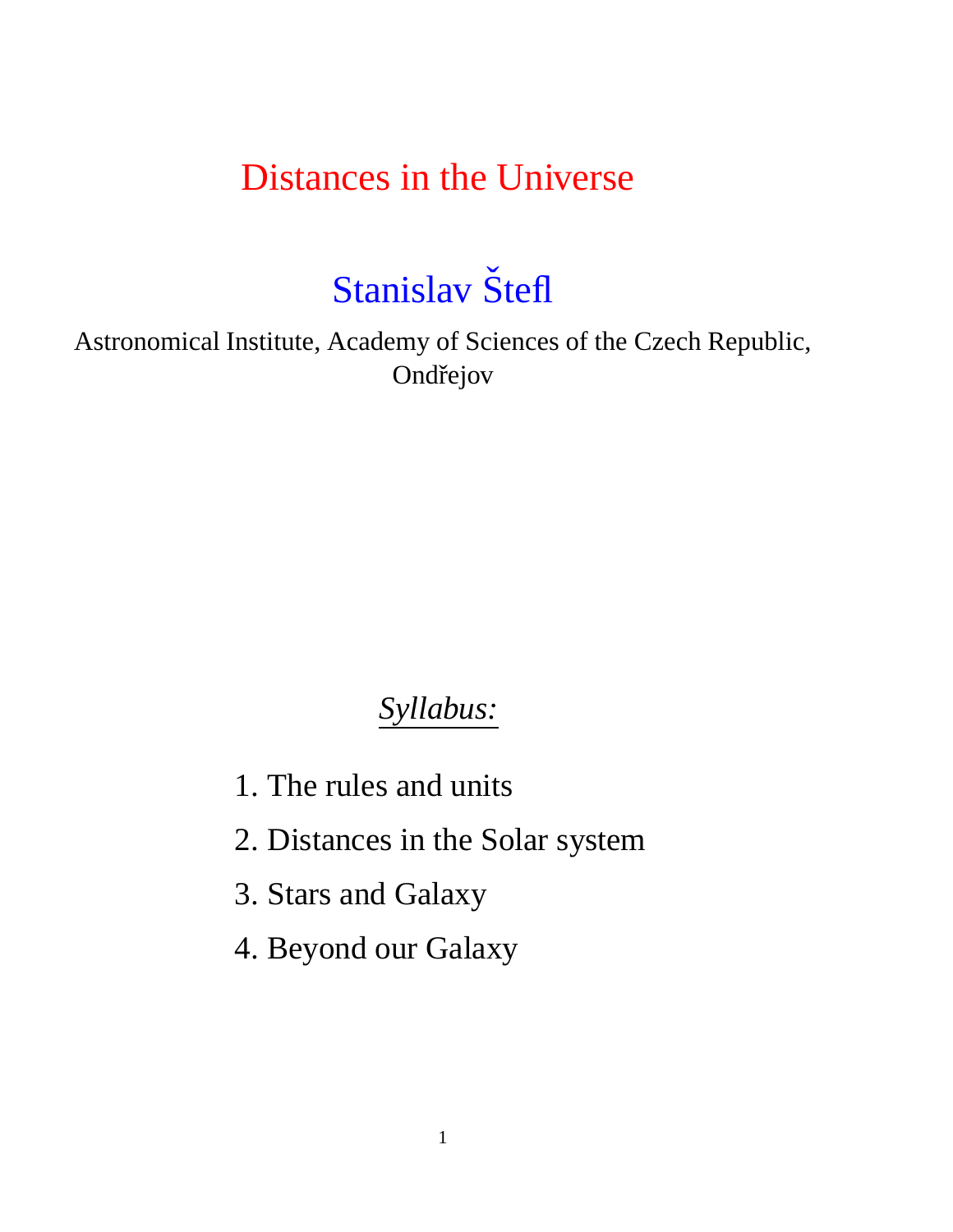### **Cosmic rules and units**

**kilometer:** too small unit to use it in astronomy

**Astronomical unit (AU):** The mean distance of the Earth from the Sun (original definition)

 $1 \text{ AU} = 149\,597\,870 \text{ km} = 499.005 \text{ light seconds}$ 

**Light year (ly):** The distance crossed by the light during one year. Light speed c = 299 792 km/s  $\Rightarrow$  $1 \text{ ly} = 63\,240 \text{ AU} = 9.450 \cdot 10^{12} \text{ km}$ 

**Parsec:** (parallax + second)

Parallax: distance indicator. Annual parallax of a star the angle, under which we could see the the Earth orbit from the star.

Parsec: the distance, from which the big axis of the Earth orbit can be seen under the angle of 1 arcsec.



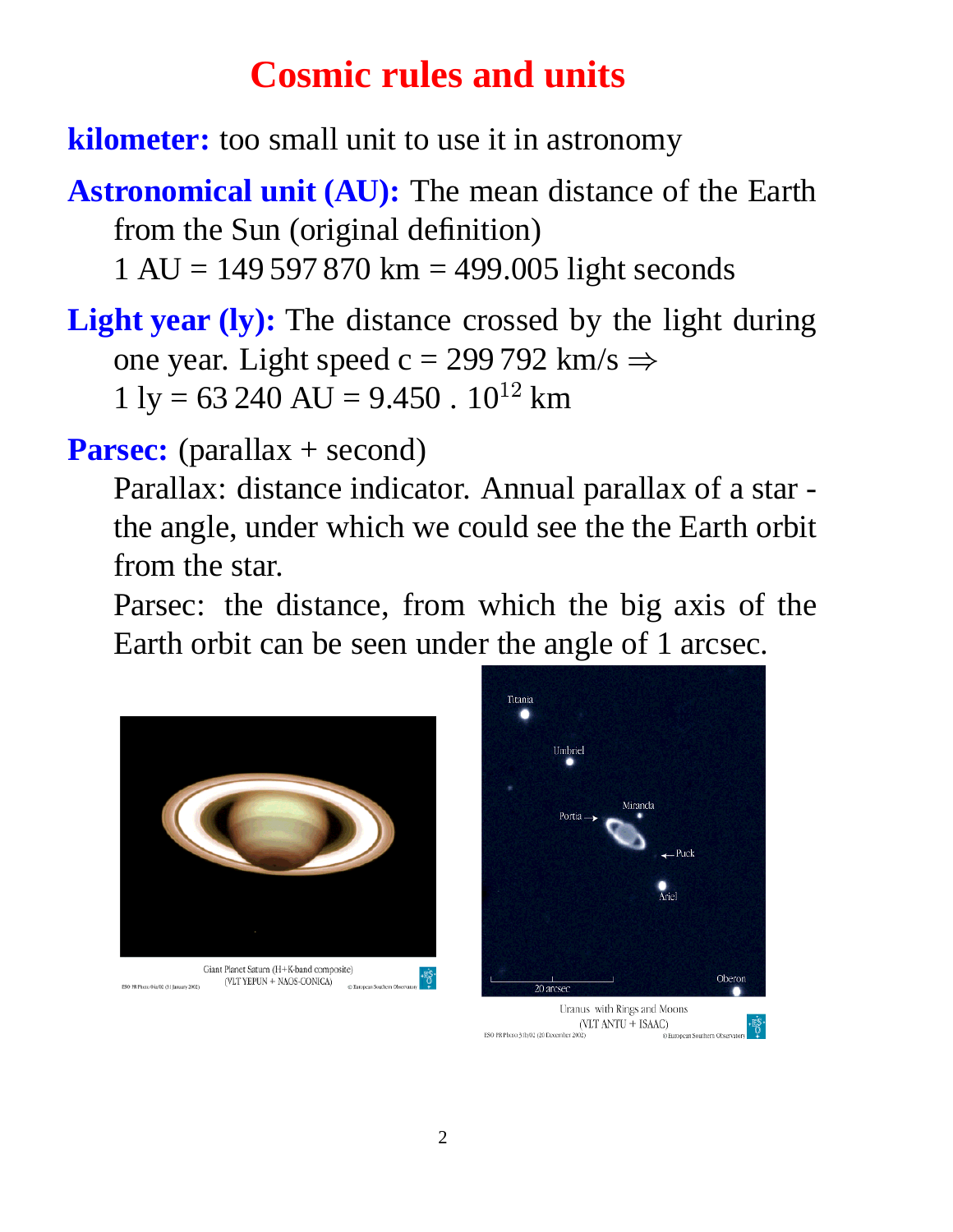### **The solar system**

#### **How to measure the distances?**

Today: radar and laser measurements with very high accuracy

Historically: using trigonometric relations, however, we need to know one (as long as possible) distance in the triangle - (AU determined from the Venus transit!), the third Kepler law.

#### **Distances:**

| 380400 km 0.003 AU |                  |
|--------------------|------------------|
|                    |                  |
|                    | 0.383 AU         |
|                    | 0.723 AU         |
|                    | 1.000 AU         |
|                    | 1.524 AU         |
|                    | 5.200 AU         |
|                    | 9.539 AU         |
|                    | 19.18 AU         |
|                    | 39.2 AU          |
|                    | 3000 - 135000 AU |
|                    |                  |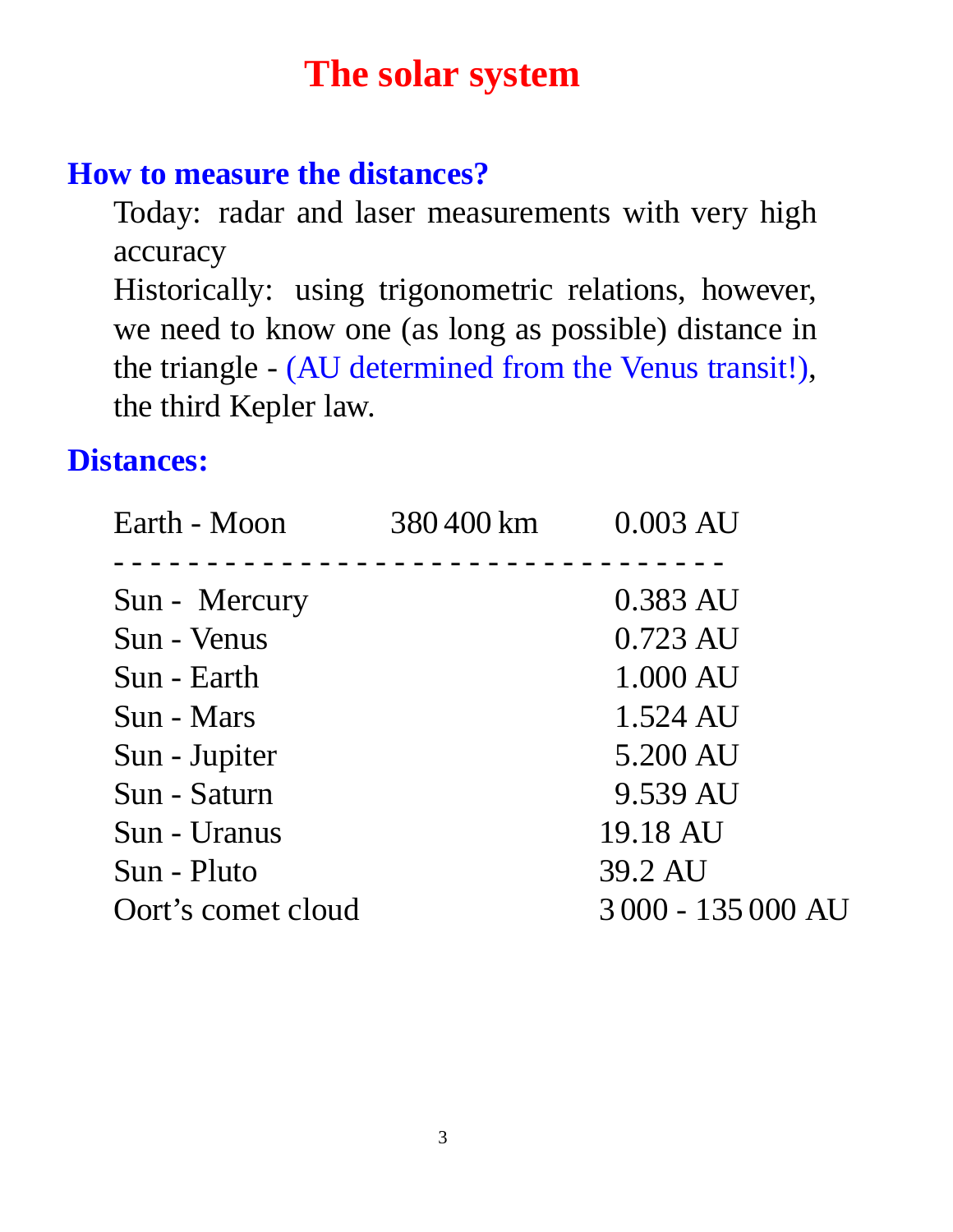## **Stars and Galaxy**

### **How to measure the distances?**

- 1. (annual) parallaxes: thanks to the Hubble telescope and Hipparcos, we know trigonometric parallaxes of stars up to  $\approx$  1000 ly
- 2. from the brightness and luminosity (derived from the H-R diagram)
- 3. from periodic variations of pulsating stars, e.g. Cepheids. There exist an accurate relation between their luminosity and period - the slower is the pulsation, the higher is the luminosity.
- 4. from the maximum brightness of supernovae for the given type of supernovae the maximum brightness during the outburst is almost constant.
- **Closest stars:** a few light years

### **Diameter of the Milky Way:**

Huge flattened disk containing  $\approx 150$  milliards of stars:

| large semi-axis of the disk   | 50 000 ly |
|-------------------------------|-----------|
| halo radius                   | 1000001y  |
| distance to the Galaxy center | 30 000 ly |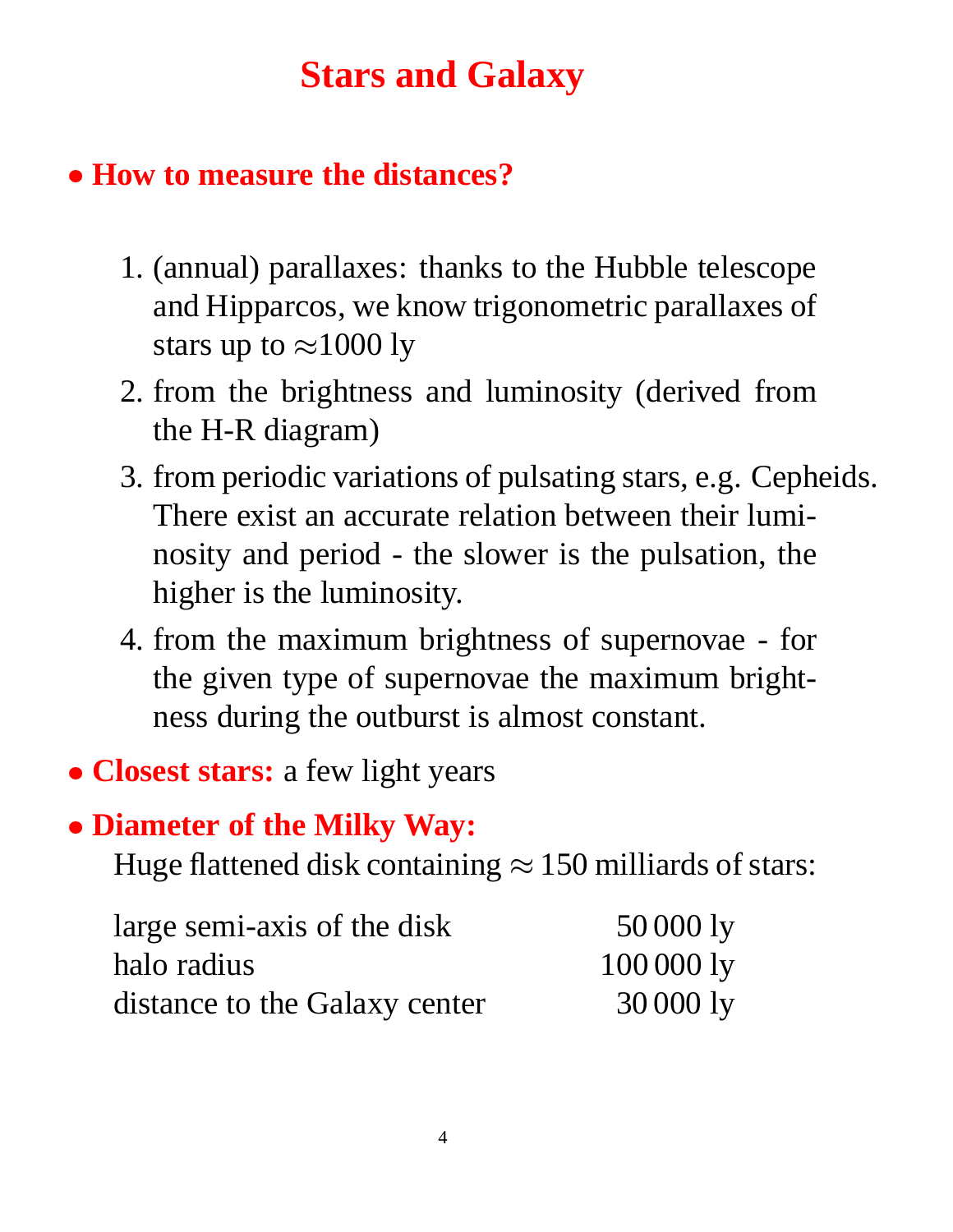# **Extragalactic distances**

### **How to measure the distances?**

- 1. Cepheids permit to measure distances up to 100 000 000 ly - first used by Hubble to derive the distance of the Andromeda galaxy (M31 - the most distant object seen with a naked eye) and many other galaxies.
- 2. so called redshift the spectral lines are more shifted for more distant galaxies (Hubble law). A galaxy at a distance of 1 000 000 ly has velocity 20 km/s (the value of the Hubble constant) Virgo cluster (60 000 000 ly) - velocity 1200 km/s
- 3. Supernovae (of type Ia) up to milliard of light years